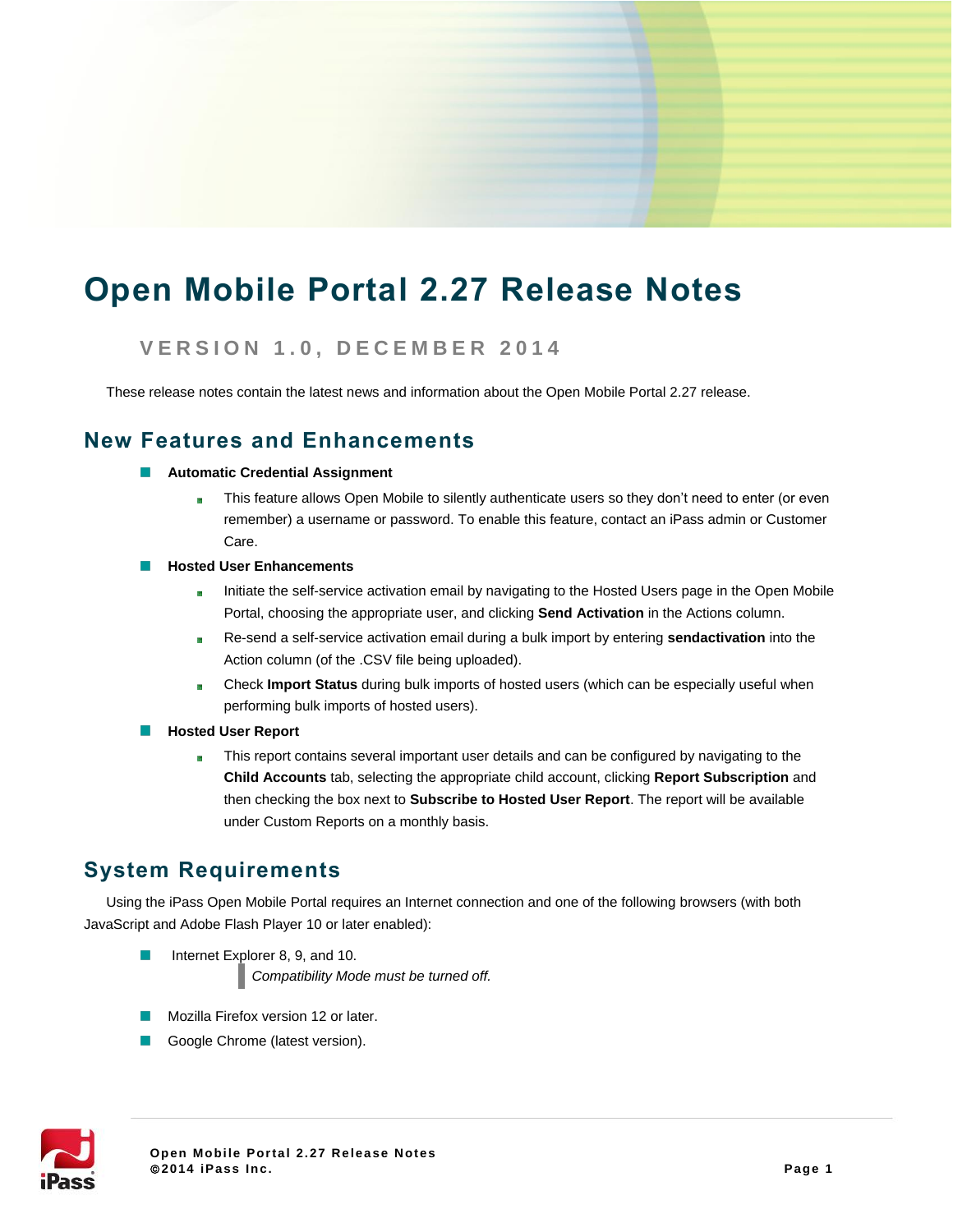Apple Safari version 5.1.7 on the Mac

### **Resolved Issues**

|     | <b>Issue ID</b> Description |
|-----|-----------------------------|
| N/A | N/A                         |

### **Known Issues**

| <b>Issue ID</b>   | <b>Description</b>                                                                                                                                                                                                                                                                                                                                                                                                                                             |
|-------------------|----------------------------------------------------------------------------------------------------------------------------------------------------------------------------------------------------------------------------------------------------------------------------------------------------------------------------------------------------------------------------------------------------------------------------------------------------------------|
| 127319            | The links in automatic activation emails may not work if a user is on a Chrome browser. If this is the case, a user<br>should use an Internet Explorer browser to open the email.                                                                                                                                                                                                                                                                              |
| 127210            | Currently, it is not possible to update a Cost Center ID with the Import feature.                                                                                                                                                                                                                                                                                                                                                                              |
| 125065            | An SSID leading with zeros may not be recognized properly by our system due to an issue with Microsoft Excel (e.g.<br>Excel automatically converts "0033" to "33").                                                                                                                                                                                                                                                                                            |
| 124487            | Some users may experience trouble on the Vertu Buy Page as the Download button on the confirmation page does<br>not appear if the screen is in landscape mode.                                                                                                                                                                                                                                                                                                 |
| 123064            | The amount on the Aging Balance page may not match the amount on the downloaded PDF. This usually occurs if<br>iPass still has a balance due to your account, as the PDF does not currently reflect the amount owed by iPass.                                                                                                                                                                                                                                  |
| 122732,<br>121936 | Users connecting with Internet Explorer 8 may have trouble downloading Call Detail Records (CDRs), and Activation<br>and Suspension templates while on the Hosted Users page. If this occurs, use one of the following solutions:<br>Hold the control key (allow pop-ups) while clicking the download button.<br>1.<br>Enable Automatic Prompting for downloads by going to the browser and clicking Tools > Security/Internet<br>2.<br><b>Customer Level.</b> |
| 121980            | Pop-up windows may appear slightly different in Internet Explorer 8 than in other browsers.                                                                                                                                                                                                                                                                                                                                                                    |
| 120233            | If a VPN is configured without passing all user credentials, then "Prompt User Upon Connection Attempt" should not<br>be selected or it will cause issues in the client (and no warning message explains this).                                                                                                                                                                                                                                                |
| 118532            | Some records may show a few more sessions than there should be and sessions with no duration recorded. This has<br>been observed when there is profile activity (such as a profile update) during a session, and we are investigating<br>other possible causes.                                                                                                                                                                                                |
| 116842            | Sometimes an "Unexpected Error" message will appear when downloading a User Activity report. If you see an<br>unexpected error when downloading the User Activity report:<br>Close the "Unexpected Error" dialog box.<br>1.<br>Click the <b>Download Report</b> link in the right side of the page.<br>2.<br>Save the file.<br>3 <sub>1</sub>                                                                                                                  |
| 115379            | In Manage Brands, for Windows clients 2.x, the installer preview will not match the actual installer image.                                                                                                                                                                                                                                                                                                                                                    |
| 115274            | If the same image file is used for the Provider logo in a Service Package and the logo for a client brand that is applied<br>to a profile using that Service Package, the profile cannot be published. Make sure you use unique names for the<br>Provider Logo image file and any image file you use in client branding.                                                                                                                                       |
| 114339            | Brand sharing allows a brand to be shared with a child customer, even though the service package has not been<br>assigned to the child company.                                                                                                                                                                                                                                                                                                                |
| 114040            | Accounts can be saved without entering an authentication format. If so, then the client will try to authenticate with<br>an empty format (and fail).                                                                                                                                                                                                                                                                                                           |

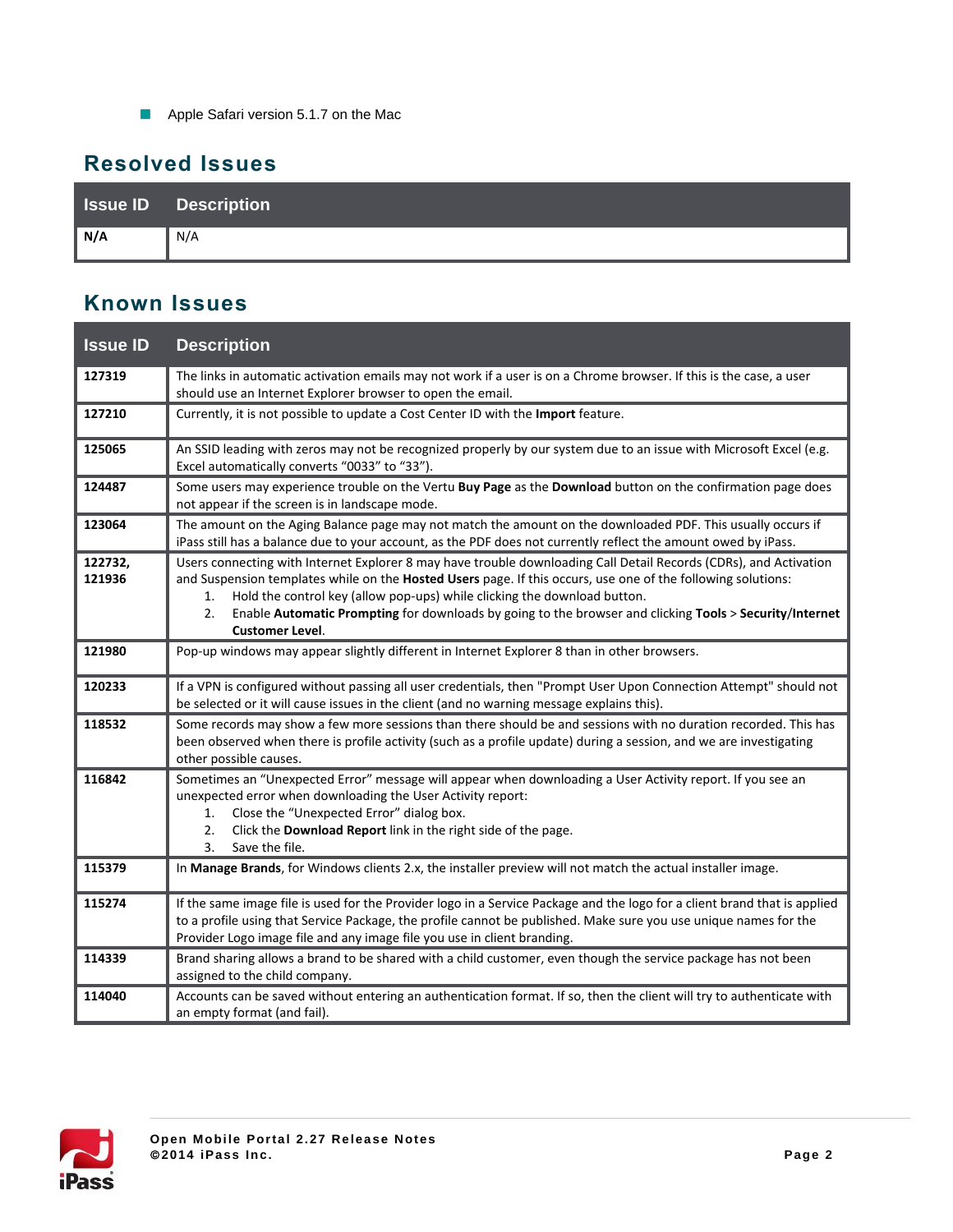| <b>Issue ID</b> | <b>Description</b>                                                                                                                                                                                                                                                                                                                                                                                                                       |
|-----------------|------------------------------------------------------------------------------------------------------------------------------------------------------------------------------------------------------------------------------------------------------------------------------------------------------------------------------------------------------------------------------------------------------------------------------------------|
| 113213          | In Windows 1.4.x clients, the same message is configured for all required endpoint applications. If this client is<br>migrated to Windows 2.x, this message will be used as the default for all required applications. This can result in a<br>confusing user experience as the same message is displayed multiple times. When migrating from 1.4.x clients, make<br>sure to configure different messages for each required application. |
| 107283          | Use of some foreign-language characters (for example, å, ä or ö) in a profile name will lead to a "corrupt profile"<br>error when the profile is installed.                                                                                                                                                                                                                                                                              |
| 107225          | Branding live preview does not show changes to the application bar.                                                                                                                                                                                                                                                                                                                                                                      |
| 105232          | If the user is on the Export Data report when the Portal times out, it is still possible to download the report by<br>clicking the download link.                                                                                                                                                                                                                                                                                        |

## **Known Limitations**

| <b>Issue ID</b>   | <b>Description</b>                                                                                                                                                                                                                            |
|-------------------|-----------------------------------------------------------------------------------------------------------------------------------------------------------------------------------------------------------------------------------------------|
| 123615            | If your browser is zoomed to a high percentage, some pages may display incorrectly. If this happens, reset the zoom<br>to 100%.                                                                                                               |
| 123019,<br>122444 | If you are using Chrome (versions 25 or later), you may experience issues with the <b>Invoices &amp; Payments</b> page when<br>managing child accounts. If this is the case, switch to Firefox or Internet Explorer.                          |
| 122138            | When downloading a Connection Data Report (as a CSV), the download will timeout if the file is too large. Reduce<br>the date range and download these files in smaller pieces to work around this issue.                                      |
| 122064            | After creating a favorite iOS or Android profile, the buttons to create a favorite Android or iOS profile will still display<br>until the user logs out and logs back in.                                                                     |
| 119834            | The Portal may not behave as designed if a user connects using Safari on a Windows machine. Safari is only fully<br>supported on the Mac.                                                                                                     |
| 119626            | Due to a limitation in Flash, if a downloaded installer is stopped before it can complete, the file is not erased or<br>saved as a temporary file-it will exist in the downloaded location as a broken installer.                             |
| 119040            | When downloading a client on a Mac, the <b>Hide Extensions</b> option should not be turned on (make sure the box is<br>unchecked) or the file may save without an extension.                                                                  |
| 117722            | When viewing the Open Mobile Portal with Internet Explorer, you may get an error message that you need to<br>upgrade. A workaround is turning off compatibility mode by clicking Tools and then clicking Compatibility View to<br>uncheck it. |